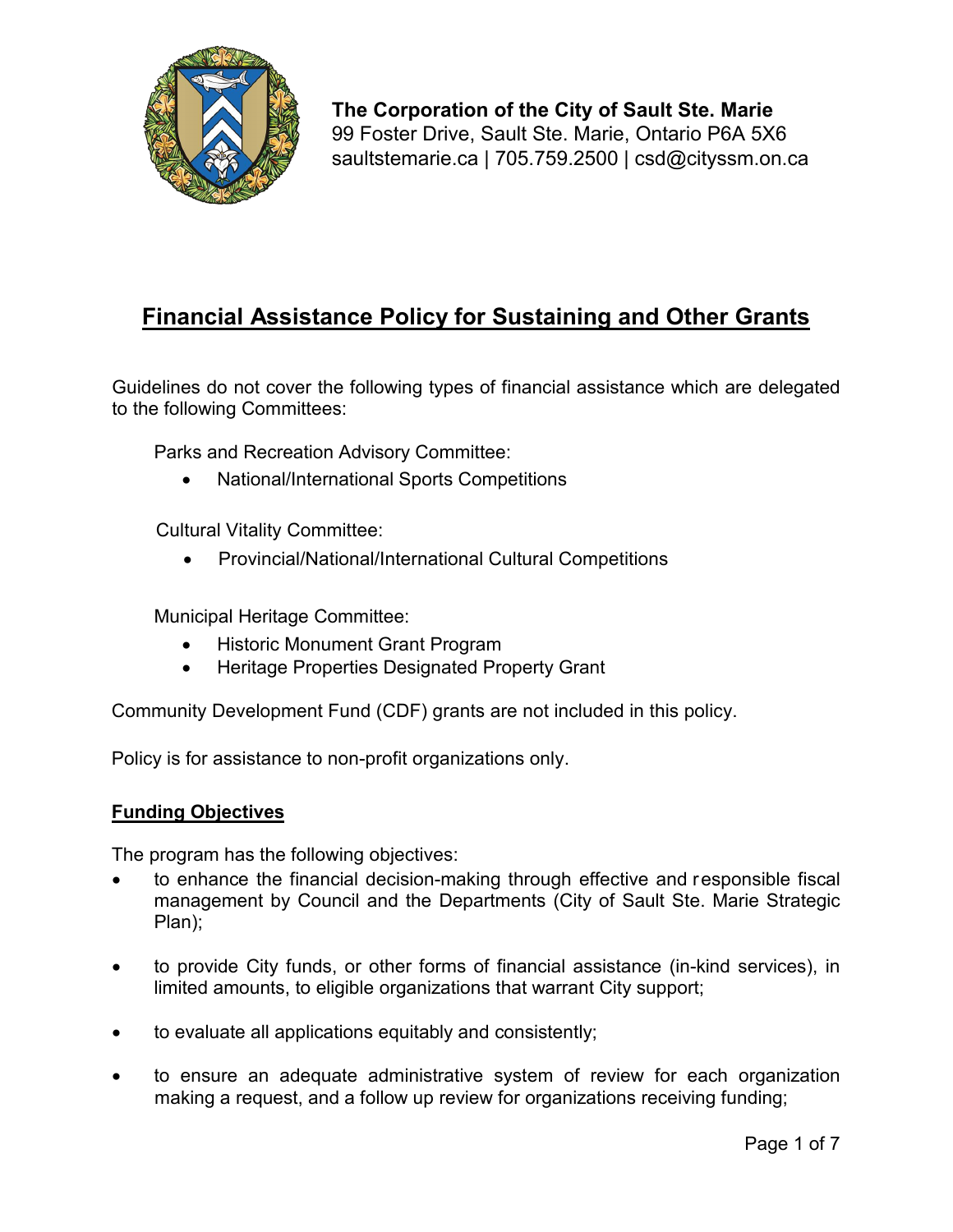- to ensure that full value is obtained for financial assistance provided by the City;
- to ensure that recipients of funds are held accountable for targeted results.

## **All grants are subject to the availability of budget funds and the approval of Council.**

## **Eligibility Criteria**

The application must meet the following criteria:

- 1. The organization is based in the City of Sault Ste. Marie and the project benefits its residents.
- 2. The organization must operate in a non-discriminatory manner as set out by the Ontario Human Rights Code.
- 3. Financial assistance requested from the City should have a major impact in terms of services or benefits within the City of Sault Ste. Marie.
- 4. The applicant shall submit the application form including all required attachments and documentation by the due date. Include information on all areas identified on Proposal Components. A delegated authority has signed the application where applicable. The applicant organization shall also submit any further pertinent information as may be required by the City.
- 5. Only one request for financial assistance per year per applicant organization will be received and considered. This would include requests for in-kind services. All programs, projects and undertakings should be consolidated into application.
- 6. The organization must:
	- be a not-for-profit organization;
	- aims and objectives must be clearly stated (ie. Constitution, Articles, Letters Patent);
	- **have an independent active governing body composed of volunteers.** This body will be held responsible for the effectiveness of services provided and financial accountability for funds received from all sources;
	- should show evidence of volunteer involvement in the day-to-day provision of its services. Also, show the number of members or participants involved, and indicate the impact of its activities or cultural development in the community;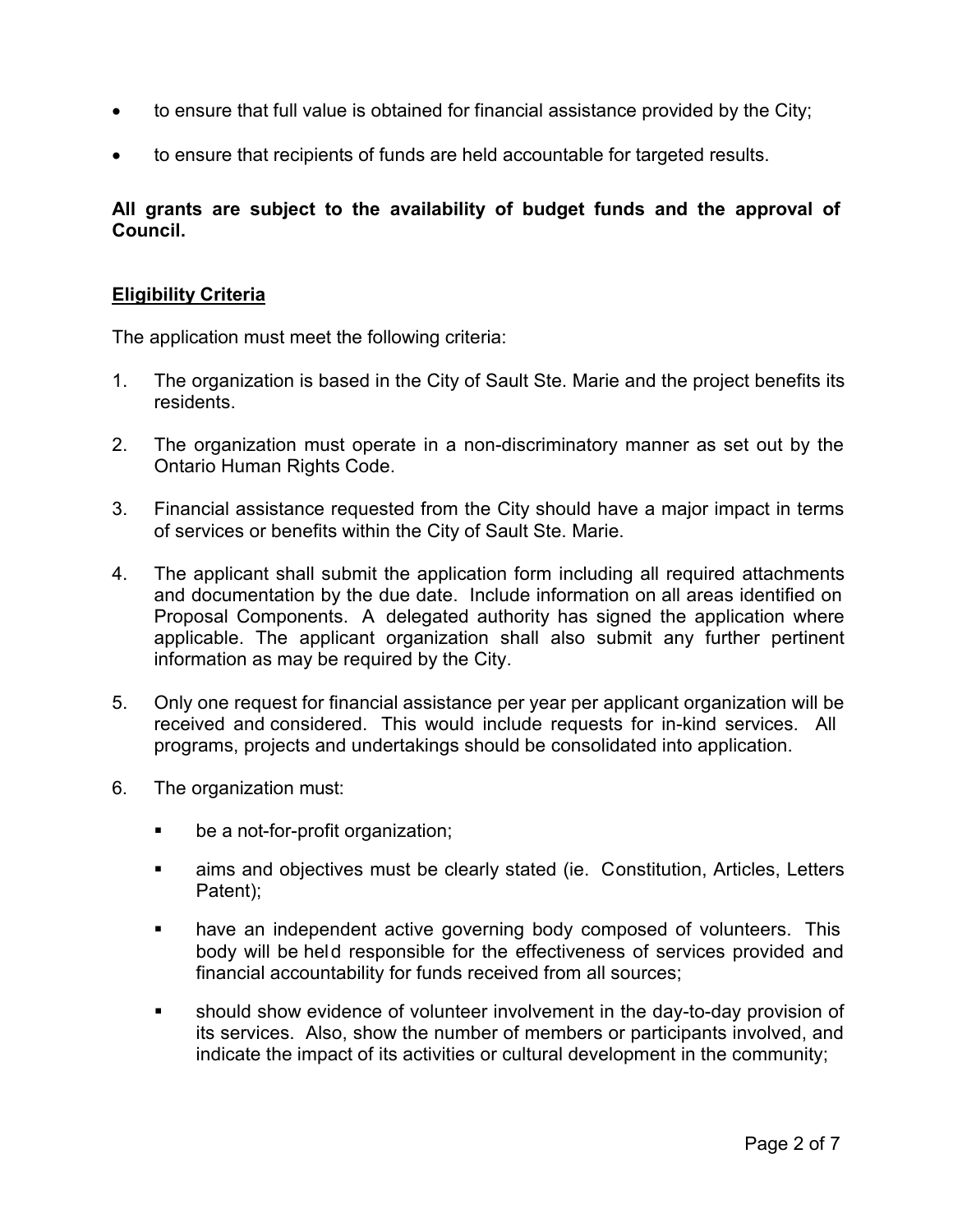- **•** prepare and submit current and prior year's Financial Statements including Balance Sheet and Income Statement, and Operating or Project Budgets for the current fiscal year.
- 7. The applicant must demonstrate a financial need.
- 8. Financial assistance from the City should not be considered as a primary source of funding, except in cases where the City has a historical funding relationship (such as the Museum or Art Gallery). Applicants must demonstrate that they have other sources of funding.
- 9. Organizations requesting financial assistance will be required to provide an analysis of the use of funding (if any) received in the previous year, as well as an explanation of how financial assistance requested for the upcoming year will be used. Report on the organizational metrics outlined in the funding agreement.
- 10. The applicant organization, within the current fiscal year, must spend grant funding on the sole purpose for which it was awarded. Any monies spent for unauthorized purposes will be required to be repaid to the City. Any unspent funds must be returned to the City.
- 11. A Post Grant Report must be submitted no later than September 1st. The purpose of the Post Grant Report is to provide accountability to the City of Sault Ste. Marie for financial assistance that was received in the current year, if applicable. No further grants will be awarded until Post Grant Report is received.
- 12. Funding will not be provided for accumulated deficits of any organization. Financial assistance consideration is based only on budget revenues and expenditures in the year for which the assistance is requested.
- 13. An organization receiving financial assistance from the City should not act in the capacity of a funding body for, or make grants to any other organization or group.
- 14. The applicant organization must demonstrate a willingness to co-operate with related groups in the community.
- 15. The City may recommend issuing funds with conditions.
- 16. City Council makes the final decision on all financial assistance requests at budget time. Other conditions may apply for one-time grants. Council may approve these at different times during the year depending on the circumstances and the availability of funds.

A grant of assistance for any one year is not to be regarded as an ongoing commitment by the City. Approval of funding in one year does not commit the City to future funding.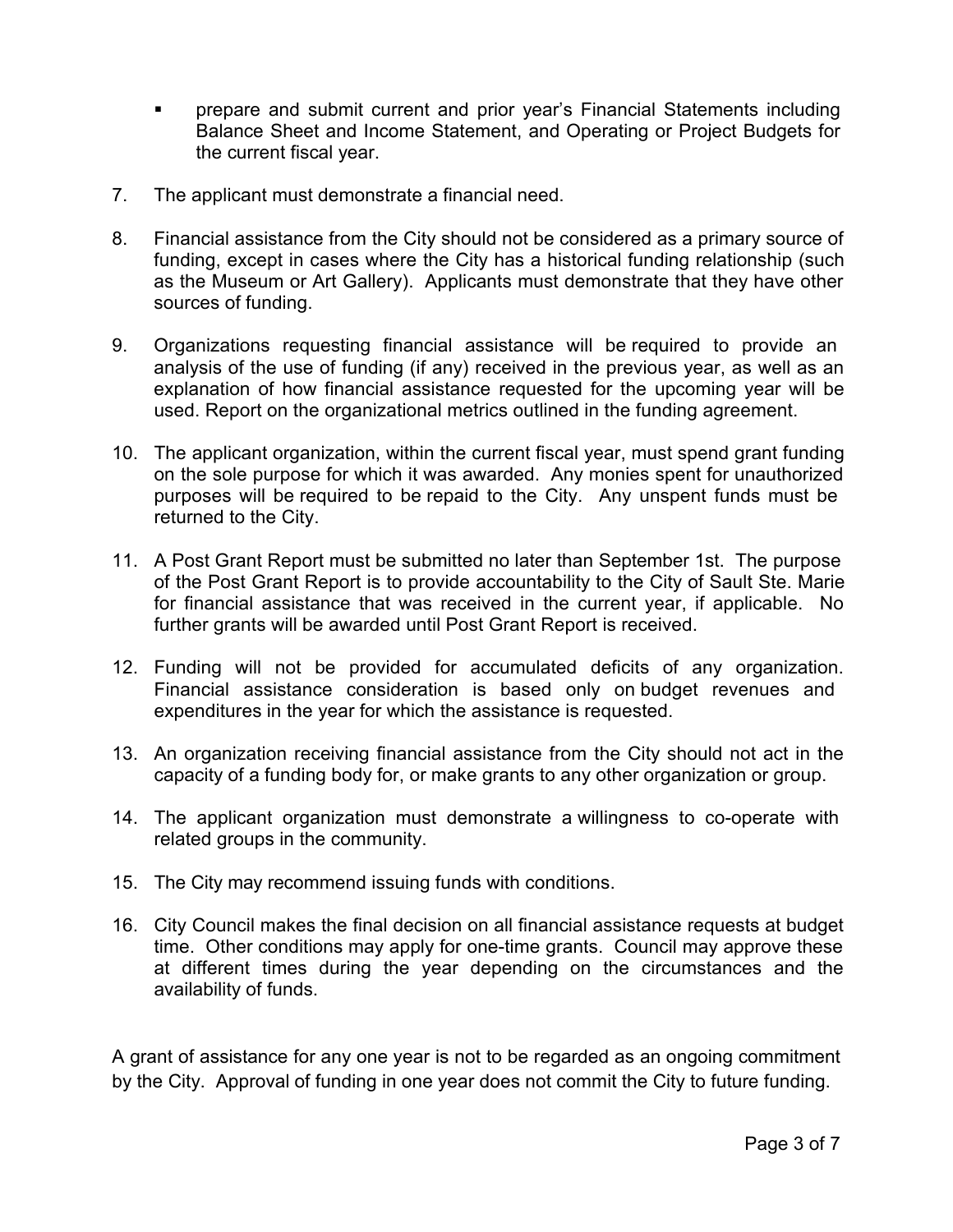## **Ineligibility Criteria**

What the City will not fund:

- Past operating or capital deficits
- **Programs and services outside of Sault Ste. Marie**
- **Projects for sectarian, religious, or political purposes**
- **For profit organizations or ventures**
- Organizations such as service clubs or foundations, which act primarily as a funding source for other groups
- **Fundraising events**
- **Administrative expenditures**
- **Capital projects**

#### **Assessment Criteria**

In a broad context, the following general criteria are considered in the determination of civic priorities:

- **Necessity of the service**
- **Effectiveness of the service**
- **Fiscal viability**
- **Contribution to the quality of life in the community**
- **EXECOMMUNITY RESPONSE**
- **Eligibility for financial assistance funding**

In order to maintain a non-discriminatory approach in the recommended allocation of funds the following criteria and guidelines will be used, in addition to Eligibility Criteria, to assess the organizations.

- 1. Individual organizations must demonstrate the following:
	- Community benefit clear, measurable benefits to the community
	- **Financial need**
	- Financial Reporting and Controls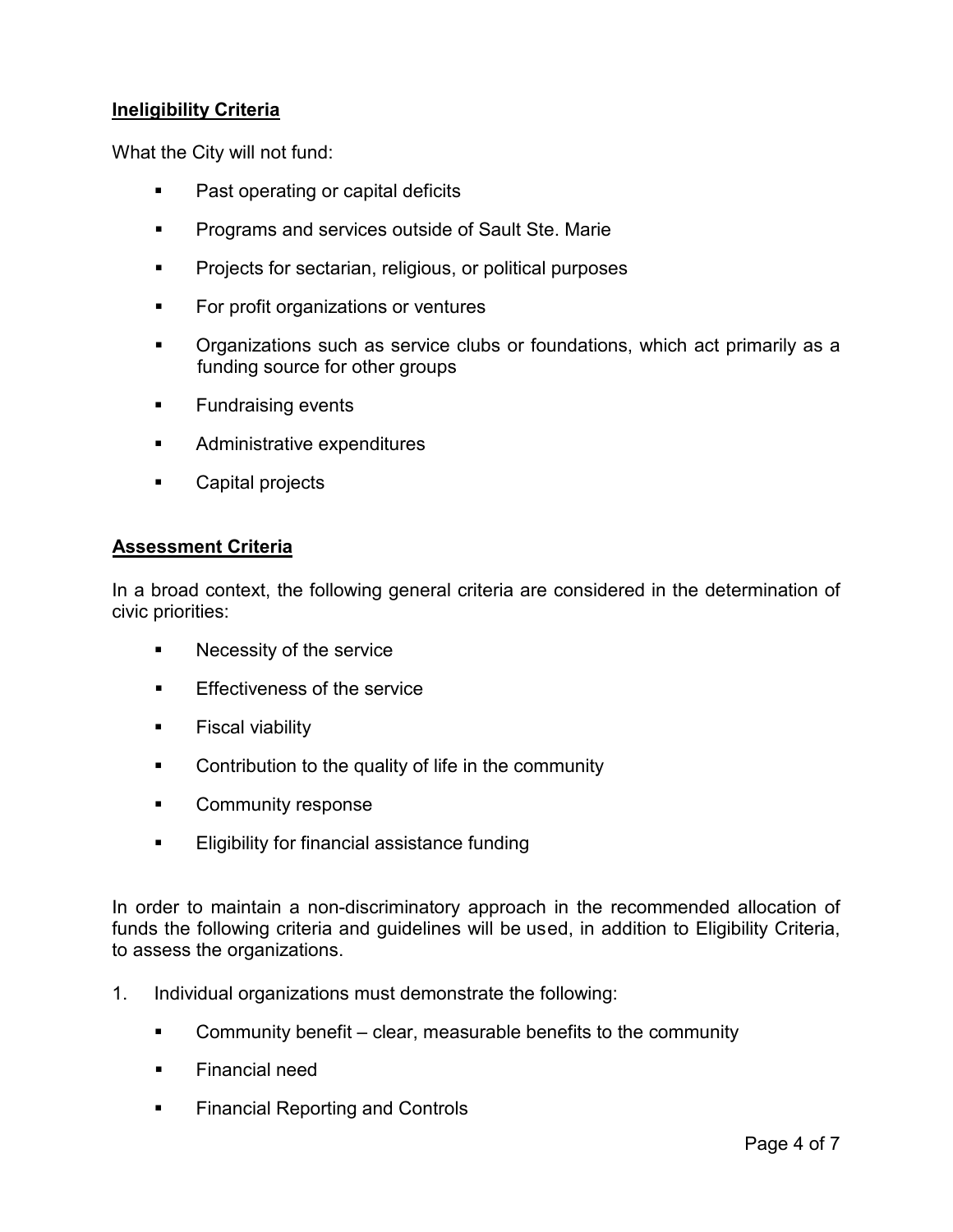- Accountability of organization and clear identity and structure
- Community support in the form of volunteer time and p articipation by its members, financial and in-kind contributions from other funders, corporate sponsors, individual donors and the applicant
- **Involvement of multiple partners in planning, doing or evaluating the work** (where appropriate).
- Support from people who are knowledgeable about the sector community and/or the initiative
- 2. The organization must have a clearly stated purpose and function and must be fully responsible for the planning and provision of its services.
- 3. The organization must present adequate documentation demonstrating the need for the proposed service to be funded. How was the project need determined?
- 4. The organization must specify the impact this funding will have on the community.
	- **Recreational Impact:** What is the number of participants/ competitors/guests?
	- **Cultural Impact:** Is this organization providing a c ultural service to the community?
	- **Social Impact:** What are the benefits that the community gets? How many people benefit? What community group benefits-youth, seniors, teens? What is your history in the community? Are the services provided accessible to the disabled?
	- **Tourism Impact:** Annual number of visitors to the City brought in by this organization?
	- **Economic Impact:** Is there any economic benefit?
	- **Environmental Impact:** Will this project help our local environment?
- 5. As a general guideline, an organization receiving 80% or more of its funding from upper levels of government many not be considered for financial assistance. Such an organization is considered to be adequately funded from government sources and should be able to raise the balance of its funding from the private sector. The organization should show that the private sector or non-governmental field has contributed a minimum of 20% of the funding for the program.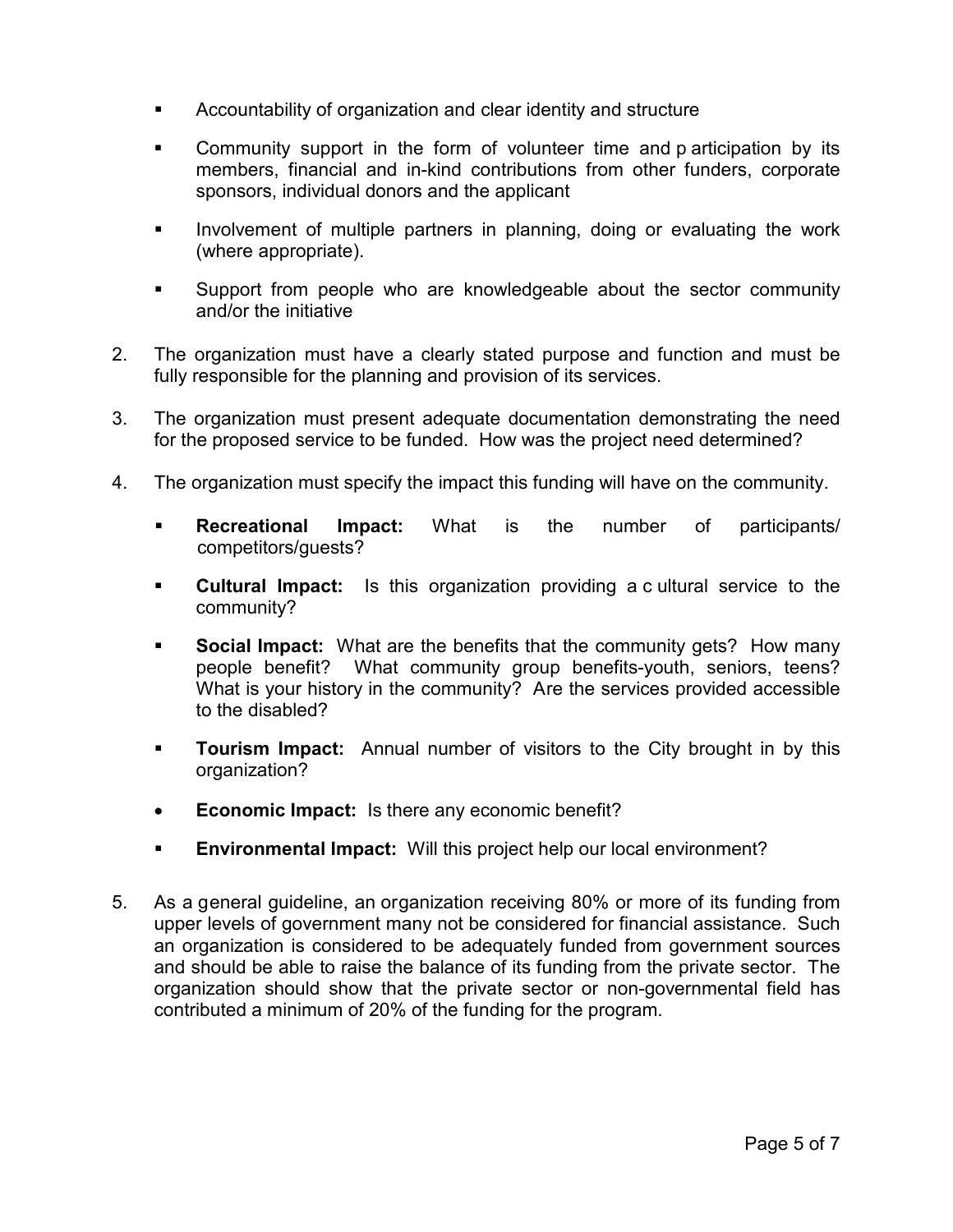- 6. The organization shall provide evidence that it has fully explored all other sources of financial support, including upper levels of government, foundations, private industry, fundraising, etc. and that is has evaluated the financial ability of its clients to support its programs (user fees).
- 7. The organization must provide the appropriate financial reports.
	- Has the group/organization provided copies of their financial statements and annual budget?
	- Does the group have a business plan?
	- **What percentage of the group's budget is being requested?**
	- If Is the group currently being funded by the City? What percentage of costs does the City fund?
	- **Provide numbers of registrants and us er fees for the current and previous** year.
	- **Does your organization have any outstanding liabilities with the City? With** others?
- 8. An organization's capability to manage both the requested funds and the resources to achieve the desired results as demonstrated by:
	- The financial capability and capacity to manage the project. A relevant mandate, proven track record and good operating systems.
	- An appropriate organizational structure and set of skills, including responsiveness to changing community needs and opportunities. An elected, volunteer Board of Directors that is representative of the community and accountable to it through public general meetings, newsletters, etc. Experienced staff/volunteers.
	- Appropriate financial management policies and practices. A realistic relationship between the requested amount and the organization's annual budget.
	- No significant past deficits. No large, unrestricted reserve funds or accumulated surplus.
	- A history of collaboration and/or partnering with others (where appropriate).
- 9. An organization must be able to monitor outcomes and be able to evaluate activities for which the grants were received. It must be willing to participate in an evaluation process of its service standards and attainment of objectives if requested.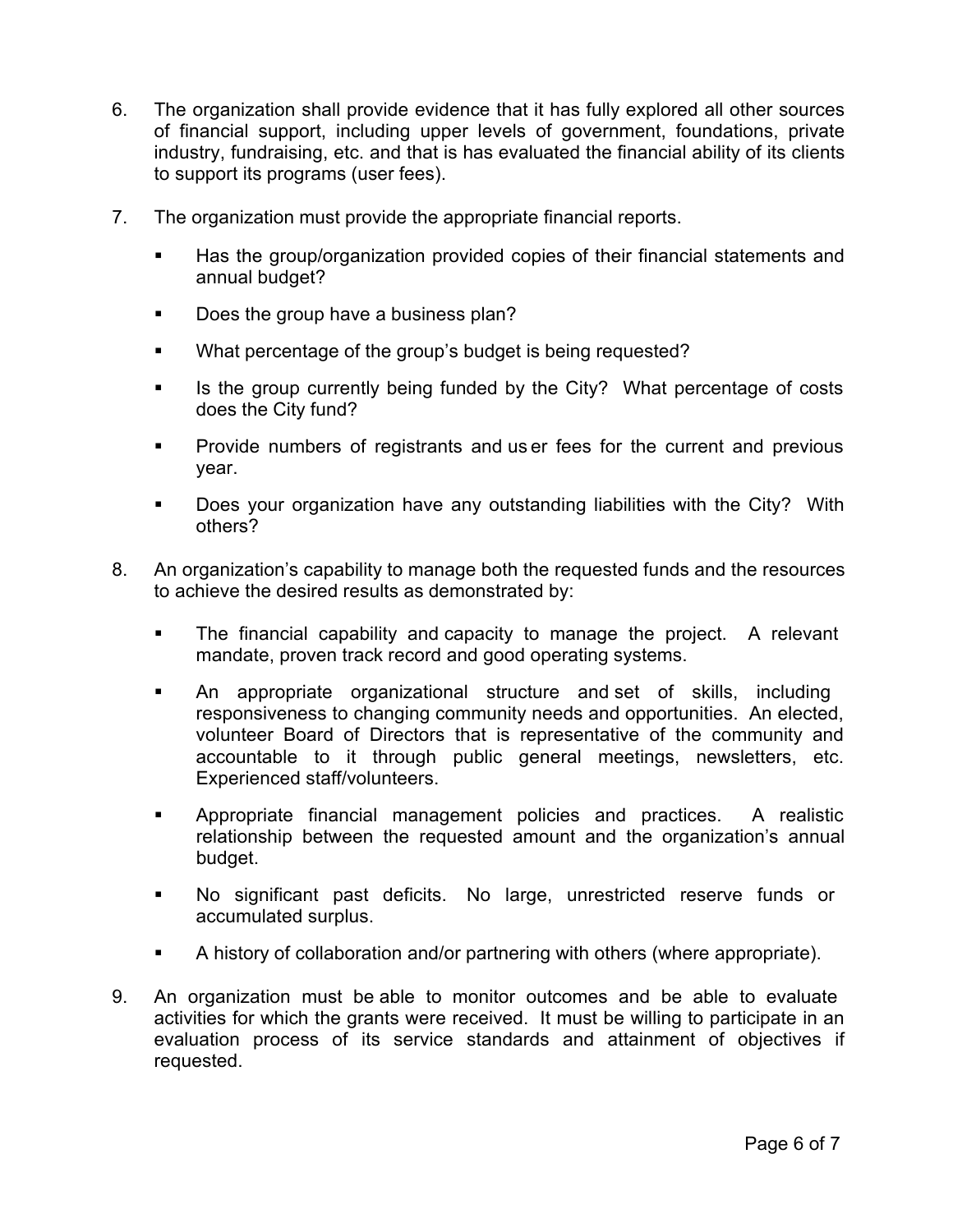### **Procedures and Review Committee**

- 1. Organizations and individuals wanting financial assistance should pick up a copy of the Financial Assistance Policy for Sustaining and Other Grants from the Community Services Department, Lobby Level. The information is also available on the City website: [saultstemarie](http://www.saultstemarie.ca/).ca
- 2. Complete the Financial Assistance Application Form and submit it along with supporting documents to the Community Services Department. All applications must be received by September 1st of the preceding year.
- 3. In addition to the application, the applicant must submit the Post Grant Report by **September 1st** for financial assistance that was received in the current year, if applicable. No further grants will be awarded until the Post Grant Report is received.
- 4. Requests will be sent to the Community Services Department for review. They will ensure that all financial information is complete, that eligibility criteria have been met, and assessment criteria have been applied. They will obtain recommendation and comments also from affected departments. Their recommendation will then be forwarded to the Finance Committee.
- 5. City Council makes the final decision on all financial assistance requests on a recommendation from the Finance Committee.
- 6. All applicants will be duly notified of the granting decision.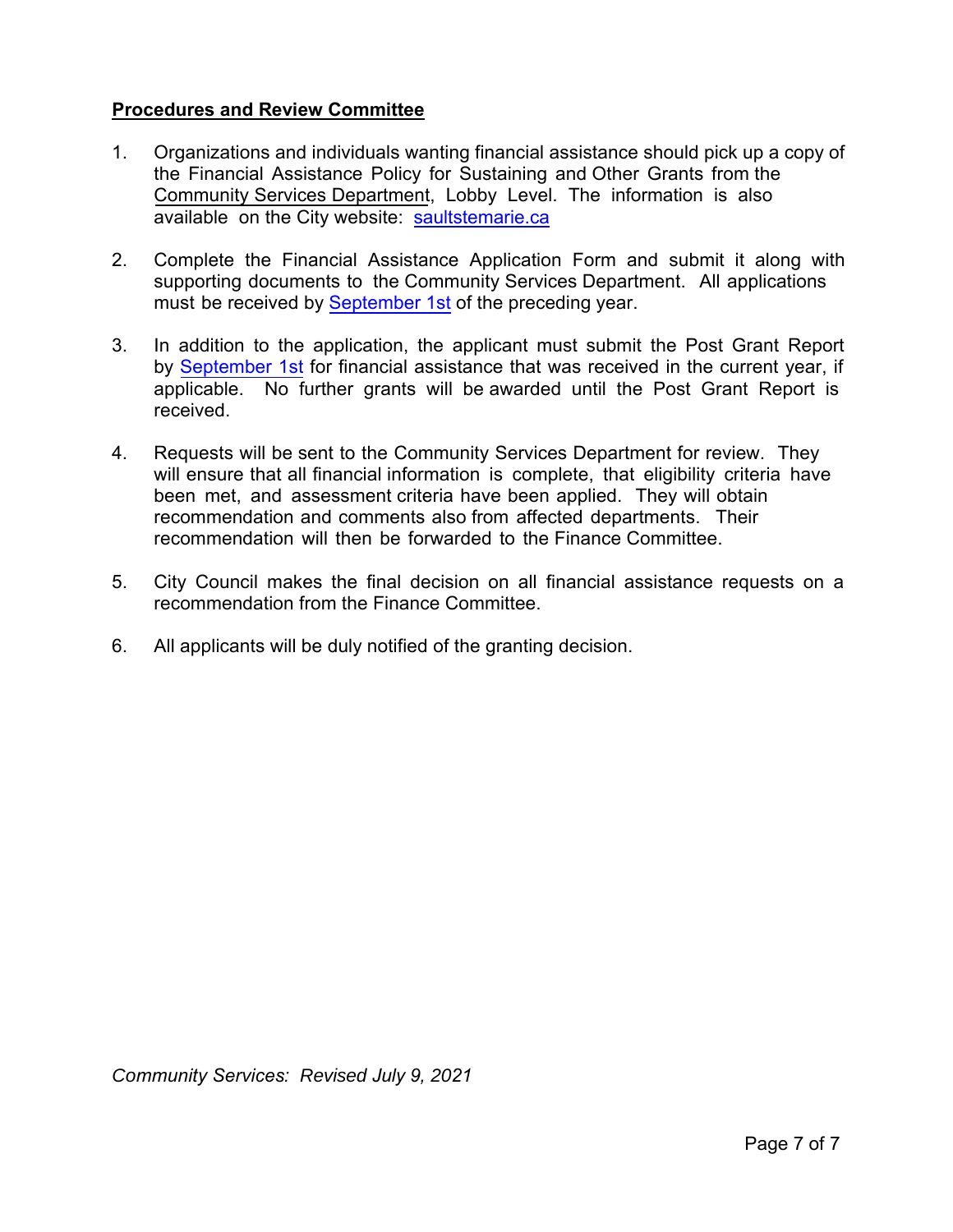

**The Corporation of the City of Sault Ste. Marie** 99 Foster Drive, Sault Ste. Marie, Ontario P6A 5X6 [saultstemarie.ca](https://saultstemarie.ca) | 705.759.2500 | [csd@cityssm.on.ca](mailto:csd@cityssm.on.ca)

## **Request for Financial Assistance for 20**

| Legal Name of Organization:                                                                                                                       |                                            |  |  |  |
|---------------------------------------------------------------------------------------------------------------------------------------------------|--------------------------------------------|--|--|--|
| <b>Organization Mailing Address:</b>                                                                                                              |                                            |  |  |  |
| Postal Code:                                                                                                                                      |                                            |  |  |  |
| Telephone Number (Day):                                                                                                                           |                                            |  |  |  |
| Email Address:<br>the control of the control of the control of the control of the control of                                                      |                                            |  |  |  |
| <b>Website Address:</b><br><u> 1989 - Johann Stoff, deutscher Stoffen und der Stoffen und der Stoffen und der Stoffen und der Stoffen und der</u> |                                            |  |  |  |
| <b>Application Contact Person:</b>                                                                                                                |                                            |  |  |  |
| Telephone Number (Day):                                                                                                                           |                                            |  |  |  |
| Is Organization Not-for-Profit?<br>Yes                                                                                                            | No                                         |  |  |  |
| Yes<br>Not-for-Profit Incorporation                                                                                                               | No                                         |  |  |  |
| If Yes, Provincial Incorporation Number:                                                                                                          |                                            |  |  |  |
| Charitable Organization Incorporation:<br>Yes                                                                                                     | No                                         |  |  |  |
| If Yes, Revenue Canada Number:                                                                                                                    |                                            |  |  |  |
| Is Organization part of larger Organization?<br>Yes                                                                                               | No                                         |  |  |  |
| Name of Parent Organization:                                                                                                                      |                                            |  |  |  |
| Last Request for Assistance:<br>Date:                                                                                                             | Received: \$<br>Amount \$                  |  |  |  |
| <b>In-Kind Services Received</b>                                                                                                                  |                                            |  |  |  |
| Application Type: Cultural/Arts Organization (                                                                                                    | Sport Organization (<br>Other              |  |  |  |
| Purpose of Grant: Operating<br>Project                                                                                                            | Special Event (<br><b>First Time Event</b> |  |  |  |
| Please Describe:                                                                                                                                  |                                            |  |  |  |
|                                                                                                                                                   |                                            |  |  |  |
| Amount Requested:<br>S                                                                                                                            |                                            |  |  |  |

Or In-Kind Service Requested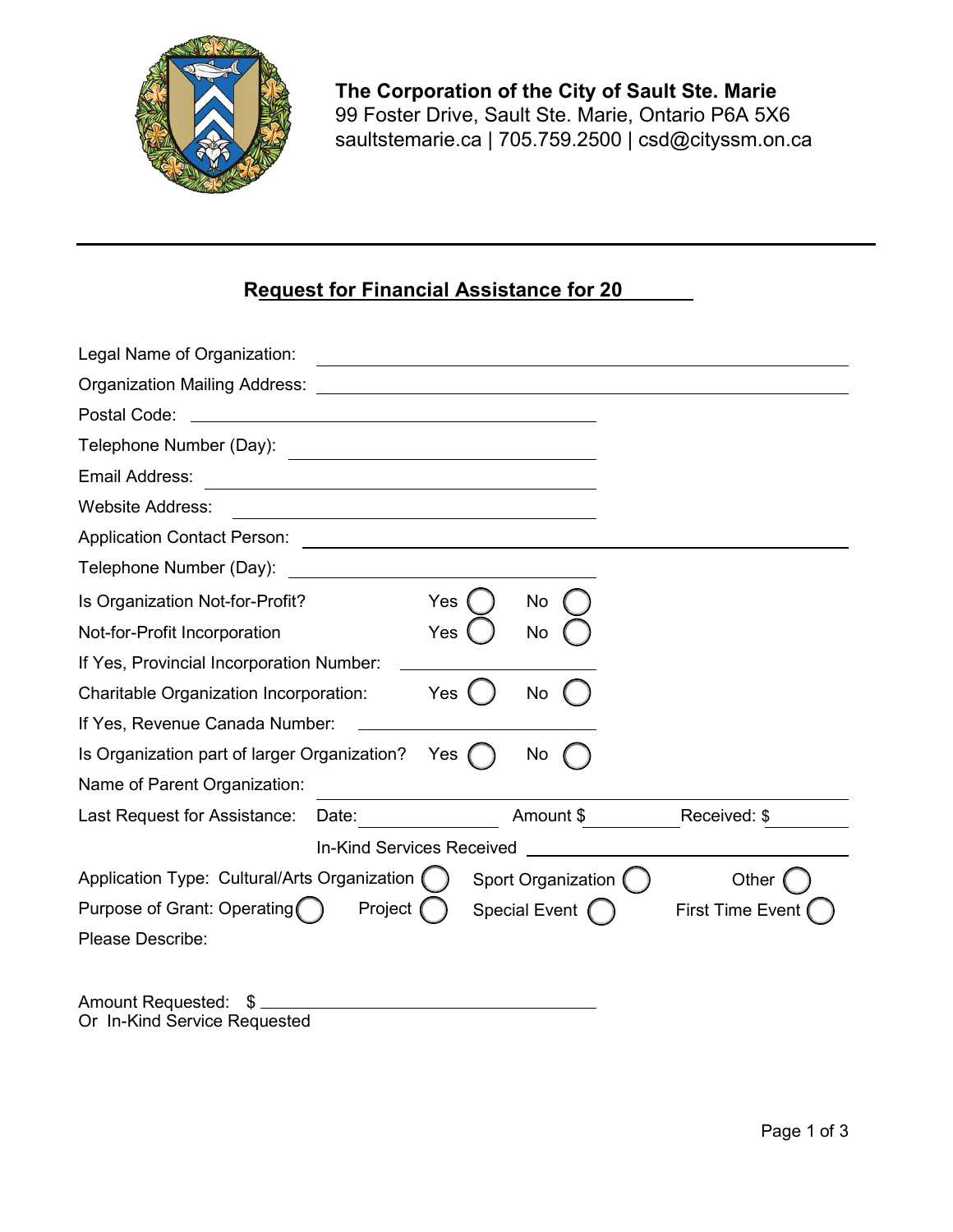Submit the following required attachments with application:

- A. Financial Statement for last two fiscal years including Balance Sheet and Income Statement
- B. Operating Budget for current fiscal year
- C. Project Budget, where applicable
- D. Post Grant Report for previous year if grant was received
- E. For Incorporated Organizations, Articles or Letters Patent
- F. For Unincorporated Organizations, include copy of Constitution
- G. Publications, programmes and press articles.
- 1. List the names, addresses and phone numbers of the Board of Directors of the Organization.
- 2. List the names, addresses, and phone numbers of the Officers of the Organization.

| President:      |  |
|-----------------|--|
| Vice-President: |  |
| Secretary:      |  |
| Treasurer:      |  |

- 3. Briefly describe the function or purpose of your organization (include mandate, goals and objectives).
- 4. List the names and titles of the contact staff of the Organization:

Name: Title: Title: Title: Title: Title: Title: Title: Title: Title: Title: Title: Title: Title: Title: Title: Title: Title: Title: Title: Title: Title: Title: Title: Title: Title: Title: Title: Title: Title: Title: Title:

| Name:   |        |
|---------|--------|
| _______ | Title: |
|         |        |

- 5. Total Number of Full-Time Staff Part-Time Staff
- 6. Please append the following information indicating support for the Organization.
	- a. Evidence of community support through fund-raising, earned revenue and/or donations. Include number of members, volunteers, subscribers, attendance/audience.
	- b. Where available, provide a description of the economic impact of the Organization's activities, programmes and services in the City of Sault Ste. Marie.
	- c. Will the Organization's activities, programmes and services attract tourists?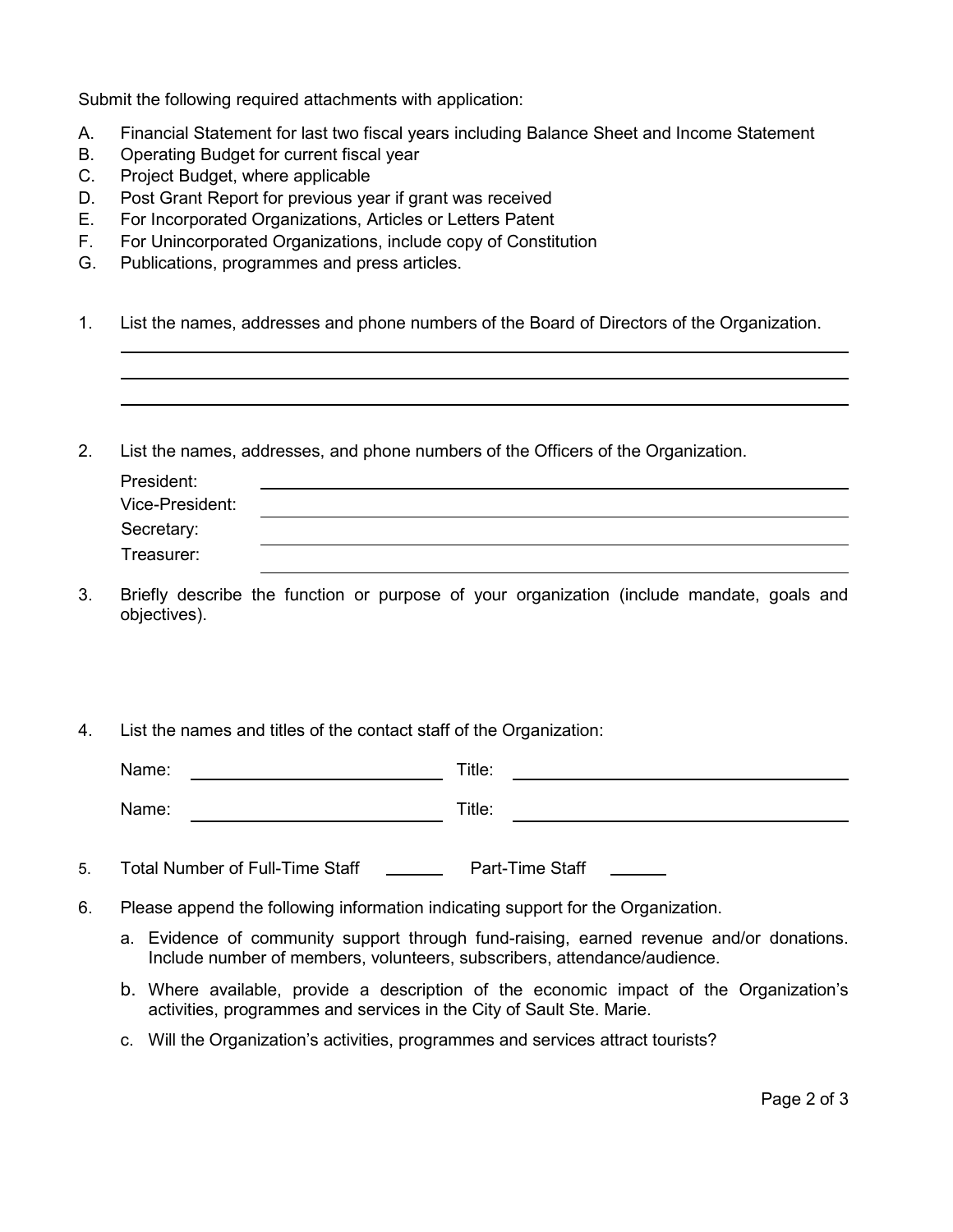- 7. If application is for a Project or Special Event, please answer the following:
	- a. How many participants are expected?
	- b. How large an attendance/audience is expected?
	- c. Will there be a charge to participate?
	- d. Will there be a charge for attendance?
	- e. What areas (localities) do the activities, projects or special events reach?
- 8. If the Organization has an accumulated debt and/or projected deficit, please identify the amount and discuss your reduction strategy.
- 9. Did the organization receive other Government assistance in the last two years? If yes, please indicated sources and amounts of funding.
- 10. Please specify how the financial assistance will be used if approved.
- 11. Does your organization meet the eligibility criteria as listed in the policy?

This application must be signed and dated by the President and Treasurer OR any two duly authorized signing Officers of the Organization.

| Title:<br>the contract of the contract of the contract of the contract of the contract of |
|-------------------------------------------------------------------------------------------|
| Date:                                                                                     |
| Title:                                                                                    |
| Date:                                                                                     |
|                                                                                           |

*\* All applications must be received by September 1st of the preceding year.* 

*In addition to the application, the applicant must submit the Post Grant Report for financial assistance that was received in the current year, if applicable.* 

#### **For more information contact:**

Community Services Department 99 Foster Drive Sault Ste. Marie, ON P6A 5X6 Lobby Level 705.759.2500 [csd@cityssm.on.ca](mailto:csd@cityssm.on.ca)

Community Services Revised July 9, 2021